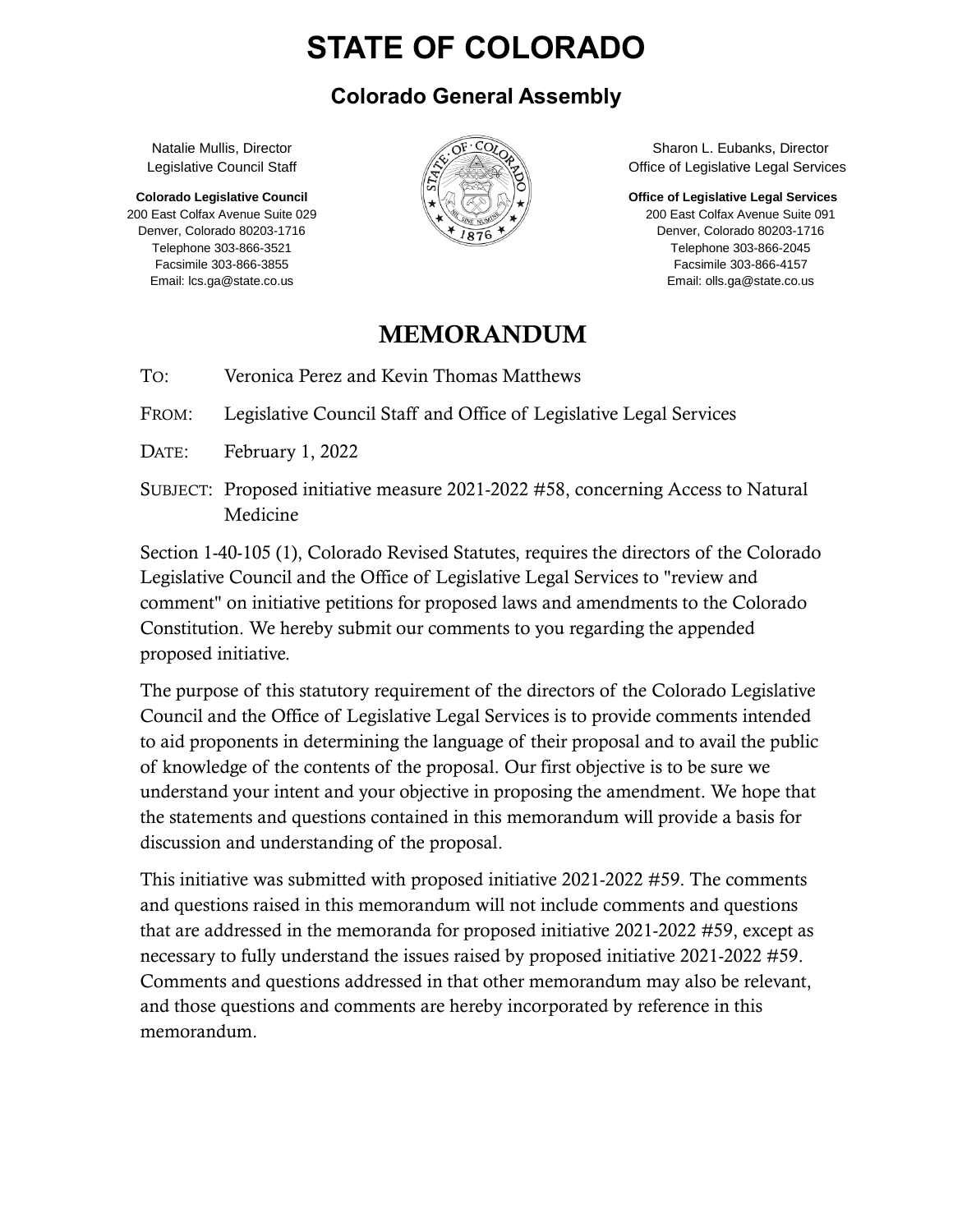## Purposes

The major purposes of the proposed amendment to the Colorado Revised Statutes appear to be:

- 1. To require the department of regulatory agencies (department) to regulate the manufacture, cultivation, testing, storage, transfer, transport, delivery, sale, and purchase of natural medicines;
- 2. To require the department to adopt rules to establish the qualifications, education, and training requirements for facilitators who wish to provide natural medicine services;
- 3. To require the department to adopt rules to establish the requirements for the licensure of healing centers and facilitators;
- 4. To create the natural medicine advisory board within the department to advise the department as to the implementation of the regulated natural medicine access program;
- 5. To create the regulated natural medicine access program fund;
- 6. To prohibit a county, municipality, or city and county from prohibiting:
	- a. The establishment or operation of healing centers;
	- b. A licensed health-care facility or individual from providing natural medicine services; or
	- c. The transportation of natural medicine.
- 7. To allow a county, municipality, or city and county to enact laws imposing lesser criminal or civil penalties than provided in the proposed initiative;
- 8. To provide criminal immunity, civil immunity, and protection from action against a professional licensee for the use of natural medicine or the provision of natural medicine services;
- 9. To allow persons to seal certain records of convictions that occurred prior to this proposed initiative; and
- 10. To allow the personal use of natural medicine.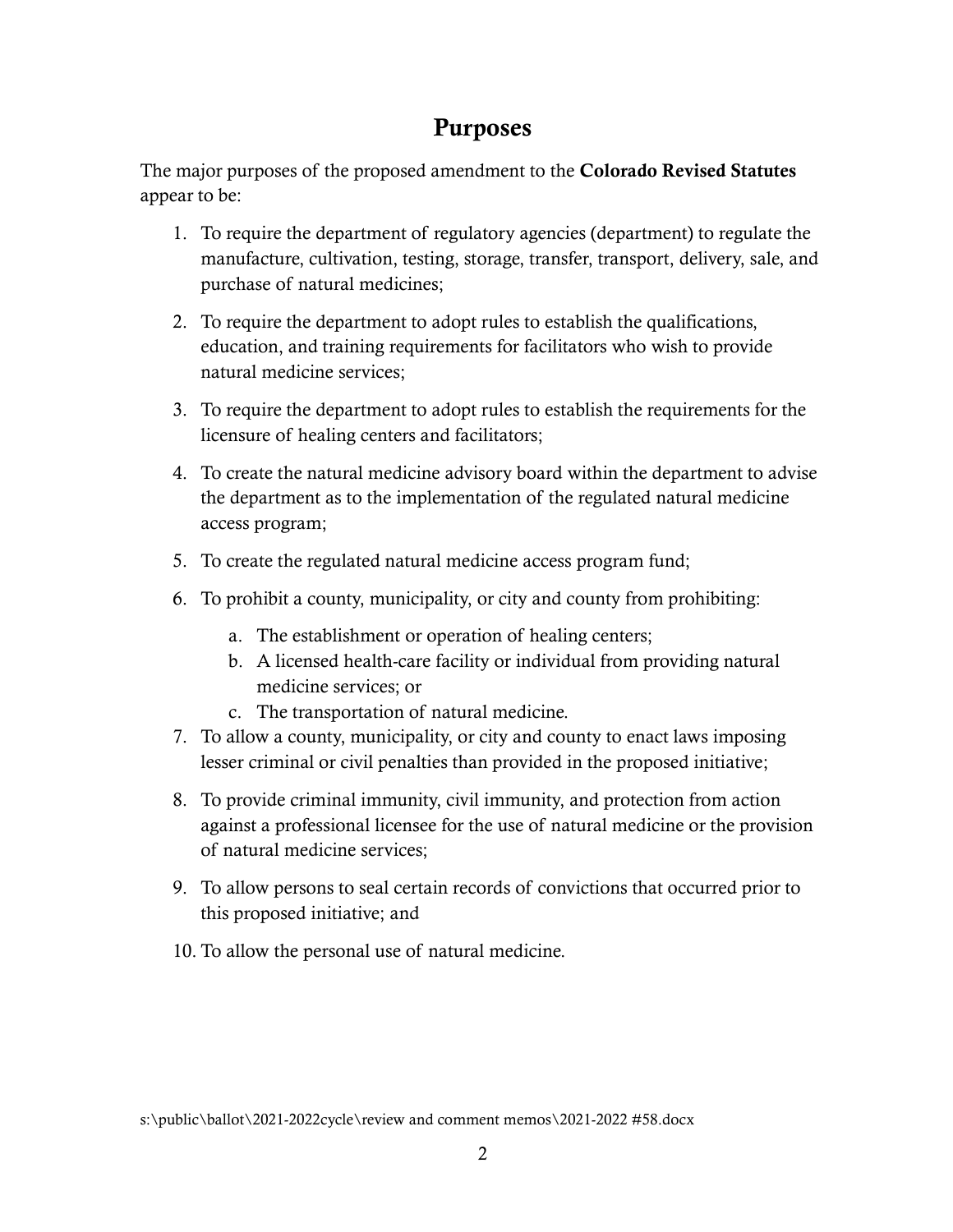## Substantive Comments and Questions

The substance of the proposed initiative raises the following comments and questions:

- 1. Article V, section 1 (5.5) of the Colorado Constitution requires all proposed initiatives to have a single subject. What is the single subject of the proposed initiative?
- 2. "Natural medicine" is defined in section 12-170-103 (8) as "dimethyltryptamine; ibogaine; mescaline (excluding lophophora williamsii ("peyote")); psilocybin; or psilocyn." However, section 12-170-104 (4)(a) states that the definition of "natural medicine" includes only psilocybin and psilocyn, but that the definition may change as of June 1, 2026, depending on whether the department of regulatory agencies (department) has expanded the definition. Consider moving the language that relates to the definition of "natural medicine" to 12-170-103 (8).
- 3. In section 12-170-104 (1), should the list of activities that the department is required to regulate match the list of activities that is described in the definition of healing center in section 12-170-103 (4)?
- 4. Section 12-170-104 (6)(d)(II) appears to require the department to set prices for natural medicine services, but only for services provided to low-income individuals. The proposed initiative does not appear to require these set prices for any other individuals. Is that your intent?
- 5. Section 12-170-104 (6)(g) requires the department to promulgate rules to study and deliver recommendations regarding the regulation of dosage for off-site use of natural medicines; consider specifying who in the legislature should receive these recommendations, such as a specific committee of reference.

Similarly, Section 12-170-105 (6) requires the natural medicine advisory board to "publish an annual report describing its activities, including the recommendations and advice provided to the department and the legislature." Where should the report be published? Or to whom should the report be submitted?

6. Section 12-170-108 provides immunity from actions and conduct by a person acting pursuant to a "license or registration issued by the department". The proposed initiative creates a licensure program. Are you intending this immunity to apply to other professions that are licensed or registered or only the licenses and registrations created by the department as authorized in the

s:\public\ballot\2021-2022cycle\review and comment memos\2021-2022 #58.docx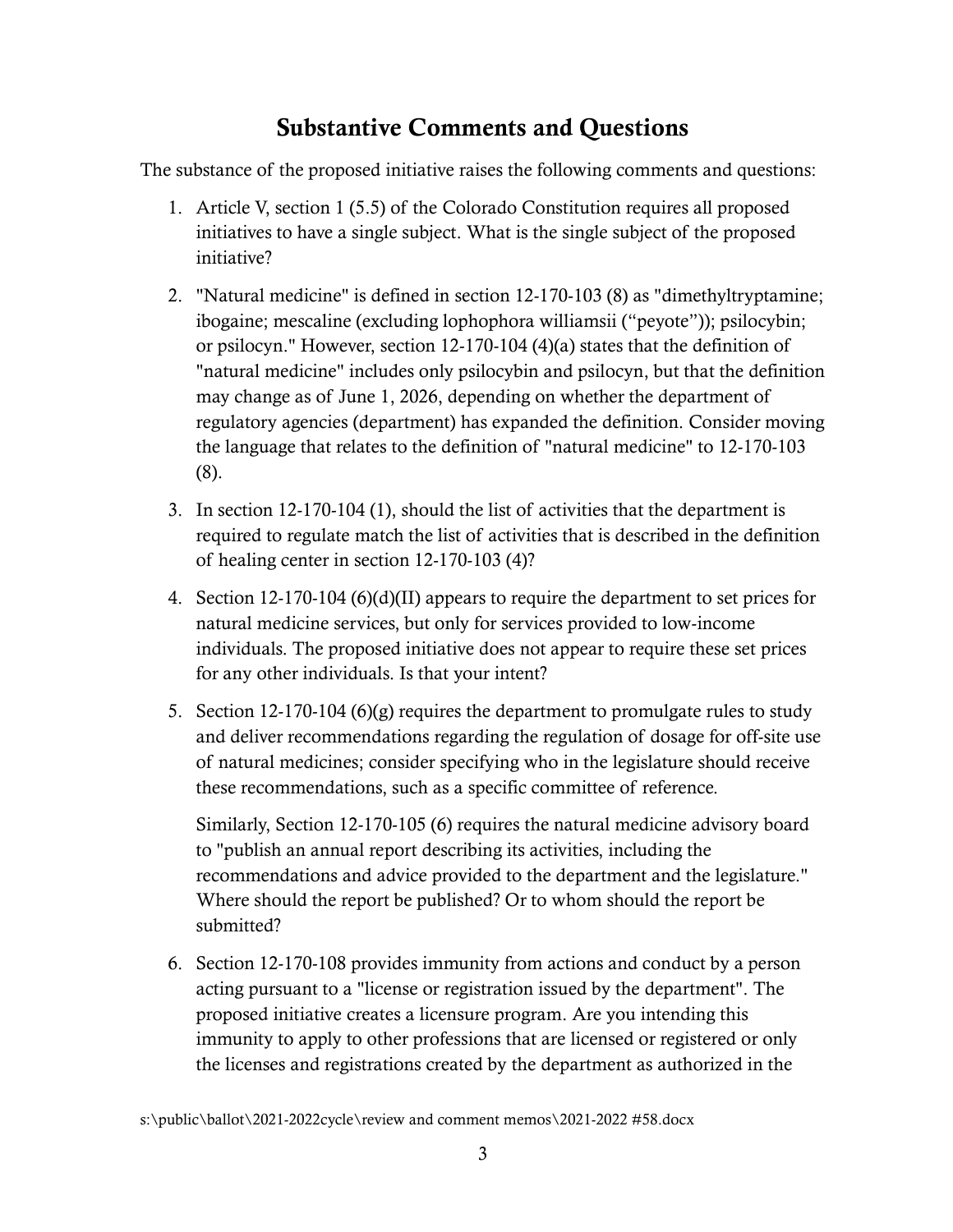proposed initiative? In that same section, it could be useful to break out subsection (1) into smaller subsections in order to provide clarity as to exactly what conduct is authorized and who is able to claim the protections provided in that section.

- 7. Section 12-170-108 (4) references "Health First Colorado." Consider using a statutory citation to Colorado's Medicaid program, the "'Colorado Medical Assistance Act,' articles 4 to 6 of title 25.5."
- 8. The second sentence of section 12-170-115 provides: "The removal and reduction of criminal penalties by this act is intended to have retroactive effect." Consider specifying how this retroactive application of the law would work.
- 9. In section 12-170-109, subsection (2) includes the definition of "personal use." Because this definition applies to all of article 170, consider relocating it to section 12-170-103, the definitions section.
- 10. There are several terms used throughout the proposed initiative that are not defined for purposes of the initiative. Consider adding definitions for the following terms for clarity:
	- a. Regulated access program;
	- b. Health-related services; and
	- c. Licensee.

## Technical Comments

The following comments address technical issues raised by the form of the proposed initiative. These comments will be read aloud at the public meeting only if the proponents so request. You will have the opportunity to ask questions about these comments at the review and comment meeting. Please consider revising the proposed initiative as suggested below

- 1. It appears that "psilocin" is the common way to spell "psilocyn." Should the references to "psilocyn" be updated to read "psilocin"?
- 2. Before the amending clause, each section, part, etc. that is being amended or added is preceded by a section number (e.g., SECTION 1., SECTION 2.). A period, rather than a colon, should follow that number. For example:

**SECTION 1.** In Colorado Revised Statutes, add article 170 to title 12 as follows:

s:\public\ballot\2021-2022cycle\review and comment memos\2021-2022 #58.docx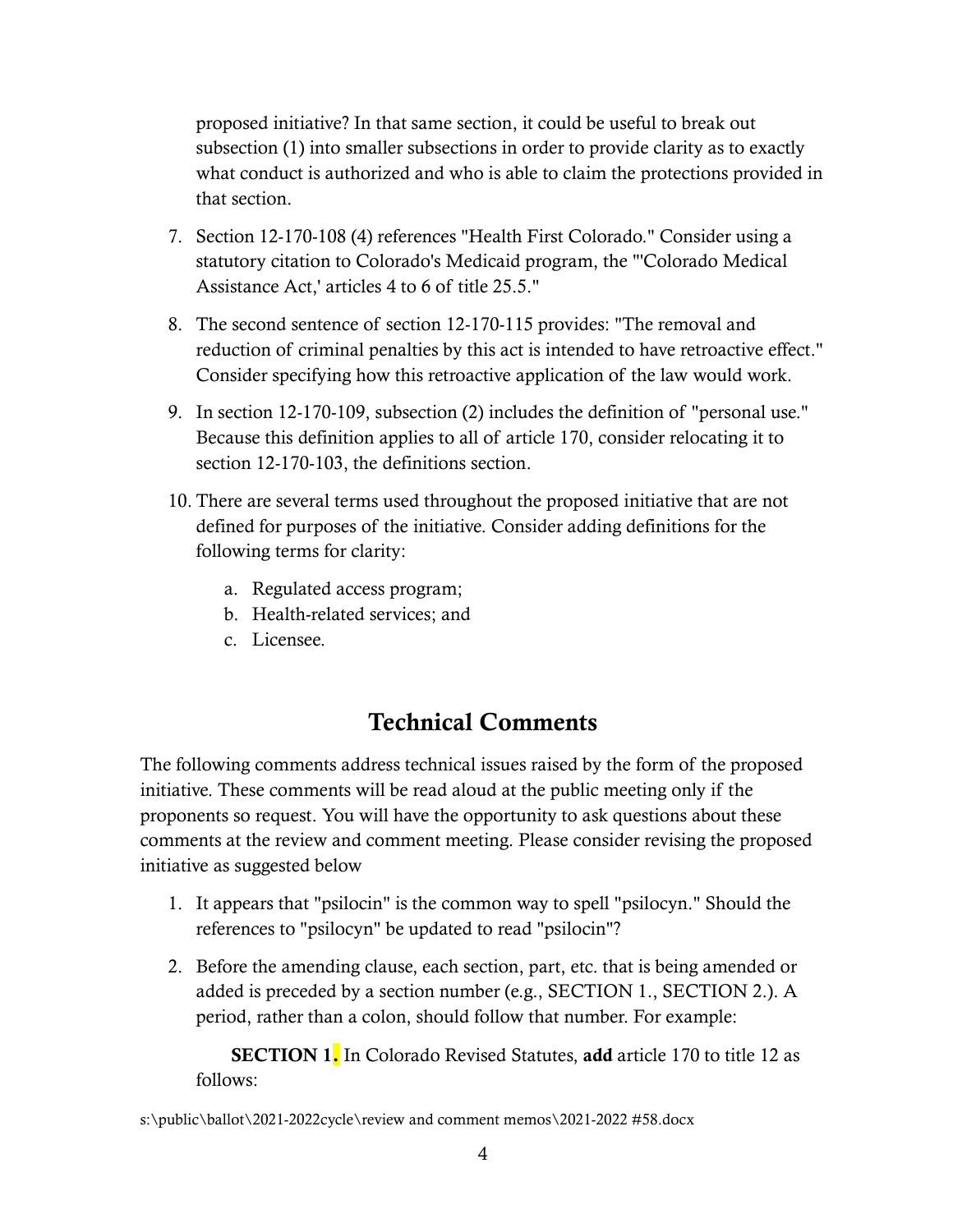3. Note that it is standard drafting practice to use subsection numbers for each introductory portion (IP) that begins a section, except for the definitions section. For example:

12-170-102. Legislative declaration.  $(1)$  The voters of the state of Colorado find and declare that:

(a) Coloradans current approach to mental health has failed  $\ldots$ ;

12-170-103. Definitions. As used in this article 170, unless the context otherwise requires:

(1) "Administration session" …

…

…

…

12-170-108. Protections.  $(1)$  Subject to the limitations of ...:

(a) Actions ... pursuant to a license ... shall not be  $\ldots$ ;

12-170-111. Limitations.  $(1)$  This article 170 shall not be construed:  $(a)$  To permit  $\dots$ ;

4. Paragraphs that follow an IP should end with a semicolon. For example:

12-170-104. Regulated natural medicine access program. (6) The rules adopted … shall include … rules to:

(a) Establish the requirements … that include:

(X) The standards for advertising services;

(XI) The standards set forth in section 12-170-102.

In the above example in 12-170-104, consider adding an "and" or an "or," whichever is appropriate, at the end of subsection  $(6)(a)(X)$  and to the second-tolast provision in every list that follows an IP

5. In section 12-170-102 (10), the lettered paragraphs (a), (b), and (c) should be formatted as separate paragraphs following the introductory portion in subsection (10).

(10) The purpose of … is to establish … by: (a) Adopting a public health  $\ldots$ ;

6. In section 12-170-103 (4)(a), there appears to be a missing word between the words "sells" and "dispenses." In section 12-170-109 (1)(a), there appears to be a missing word between the words "obtaining" and "ingesting."

s:\public\ballot\2021-2022cycle\review and comment memos\2021-2022 #58.docx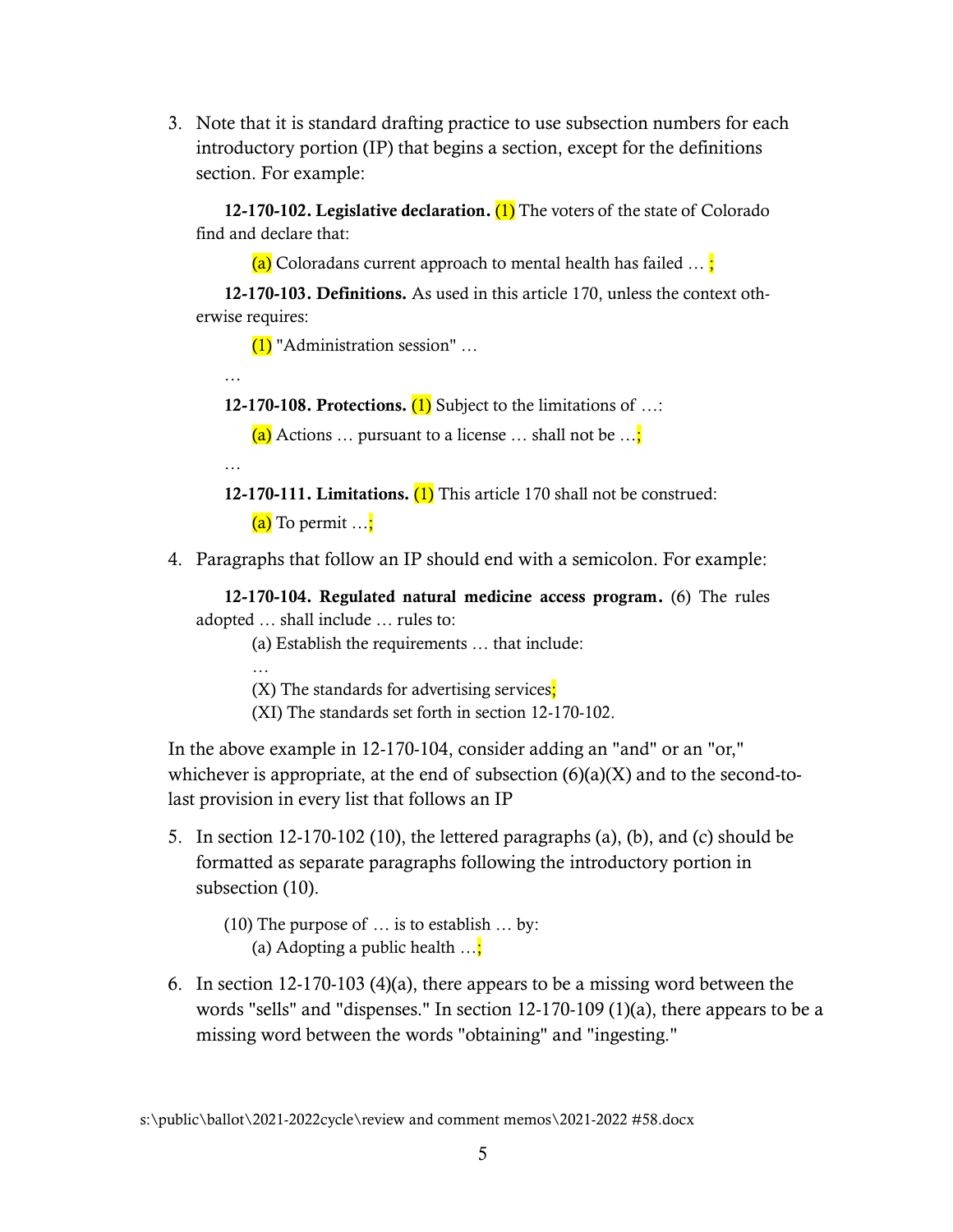- 7. Section 12-170-103 (1) creates a definition for the term "administration session." However, in section 12-170-104 (6)(b)(II)(G), the term "administrative session" is used. Consider using the defined term in this instance.
- 8. In section 12-170-103 (11), "section 104 of this article" should be changed to "section 12-170-104," and in section 12-170-104 (6)(a)(XI), "section 102 of this article" should be changed to "section 12-170-102."

In section 12-170-105, subsection (3)(f) refers to "section 12-170-104 (4)(b) of this article." However, the section number contains the title (12), article (170), and part (1) numbers, so there is no need to include "of this article," and the cross-reference can simply read "section 12-170-104 (4)(b)."

- 9. It is standard drafting practice, when referencing subsections or smaller provisions within a section, to specify where those sections are located within the larger structure of the section. In section 12-170-104, subsection (4)(c) ends "under subsection (b)"; to ensure that the reader knows exactly where to look for the information, instead use "under subsection (4)(b) of this section."
- 10. In section 12-170-104 (6)(d)(VI), "this subdivision" should be "this subsection (6)" or "this subsection  $(6)(d)$ " or "this subsection  $(6)(d)$ (VI)," depending on which reference is appropriate.
- 11. The amending clause in section 6 of the proposed initiative should be drafted as follows:

In Colorado Revised Statutes, 18-18-411, add (5) as follows:

The amending clauses in sections 7 through 10 of the proposed initiative should be updated similarly by moving the section number to precede the bold instruction and then deleting the word "subsection".

12. In section 12-170-105 (1), paragraphs (a) and (b) are formatted as if subsection (1) is an IP; however, with a true introductory portion, the paragraphs that follow are incomplete sentences and must be read in conjunction with the introductory portion to form a complete sentence. In this case, paragraphs (a) and (b) are complete, independent thoughts; therefore, paragraphs (a) and (b) should be renumbered as subsections (2) and (3), and subparagraphs (I) and (II) following paragraph (b) should be renumbered as paragraphs (a) and (b).

12-170-105. Natural Medicine Advisory Board (1) THE NATURAL MED-ICINE ADVISORY BOARD SHALL BE ESTABLISHED … .

(2) THE BOARD SHALL CONSIST OF FIFTEEN MEMBERS … .

s:\public\ballot\2021-2022cycle\review and comment memos\2021-2022 #58.docx